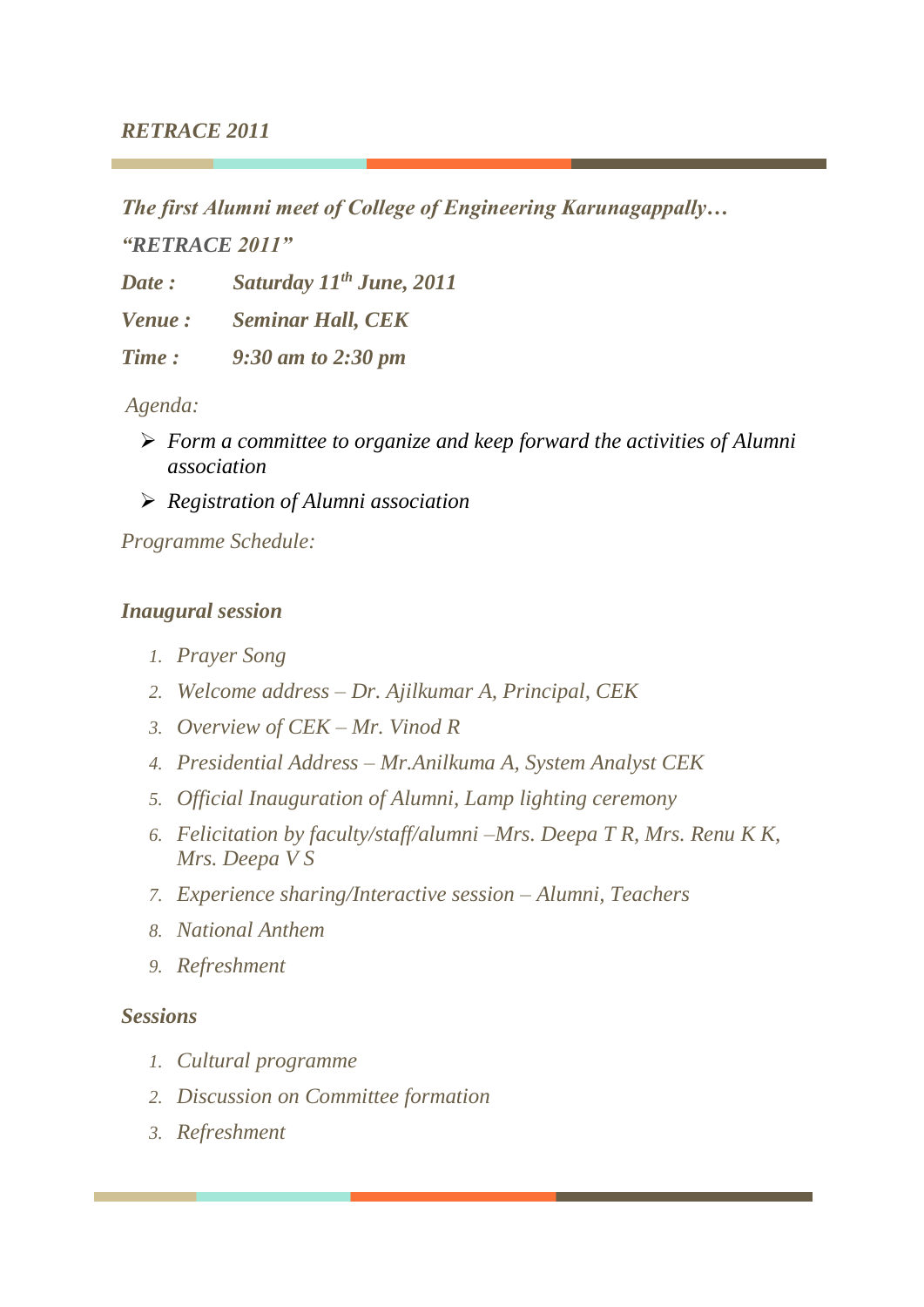*Alumni Registration started at 9:00am. A total of 49 people participated in the event, including Invited guests, Alumni, their family members, faculty, ongoing B.Tech students and other staff. Official events commenced at 10.00am with a prayer, followed by Welcome address and Presidential address. Official Inauguration of our Alumni association (Lamp lighting) was done by Principal, Dr.Ajilkumar A,Associate Professor Mechanical dept.. The inaugural address by the Principal was followed by felicitation and interactive session for experience sharing coordinated by Mrs. Vinod R. Vote of thanks was delivered by Seema Sudevan Sajith T K, Sandeep,Sreejith(2000-2004 batch). The official session concluded by 2.00pm with the national anthem. Unofficial session started at lunch and photo session.*

#### *Committee for alumni*

- ➢ *One among the agenda of alumni meet was to form a committee to organize and keep forward the activities of alumni association.*
- ➢ *Members were elected during a discussion on nomination basis. Following are the executive committee members approved by the alumni and faculty present during the discussion*

*President-Dr. Ajilkumar A , Principal CEK Secretary-Mr. Vinod R ,AP in CSE Tresurer-Mrs .Deepa T R , AP in ECE*

➢ *Executive Committee members(5 members) Seema Sudevan (2004) Ashish(2006) Anju V(2005)*